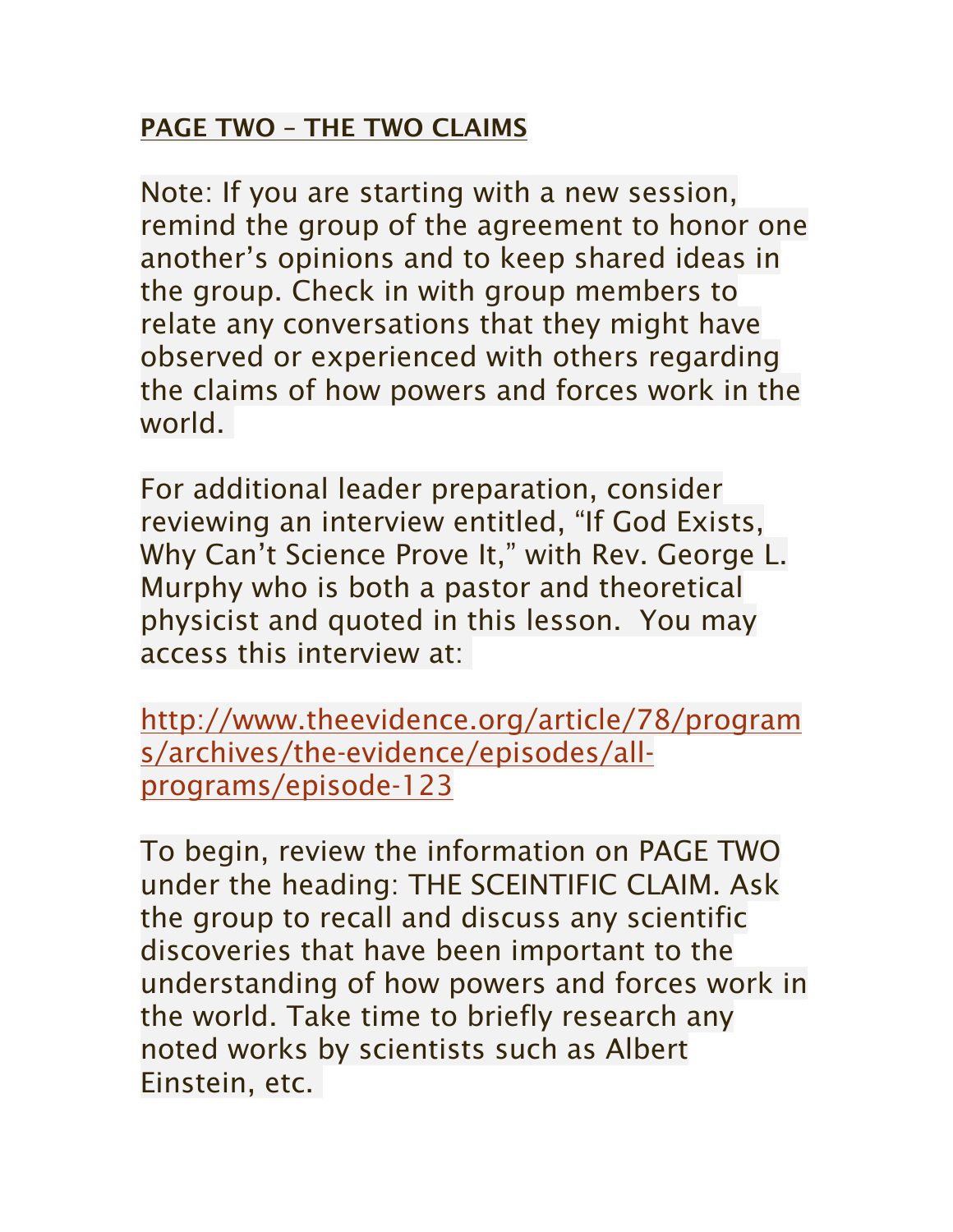Click on the link to watch the video with Michio Kaku and Bill Nye.

Discuss the video and encourage students to recall how the scientific method is used to develop theories and laws for how the universe works.

Ask: What is the difference between understanding *how* something works and understanding its *purpose* in life? *Allow all answers. Help students think about the difference between the function of forces and powers in the world and an intended meaning or purpose for how these forces and powers affect living things. For example: Gravity is a force that pulls us to the earth, but it is not for the purpose of making our life better or worse, it is simply a force that pulls us to the earth.*

Next: Review the information under the heading: THE CHRISTIAN CLAIM. Discuss each definition using the following questions to encourage conversation:

*Deism: Did God create the world, and then let things run on its own, or is God still working today? Why or why not?*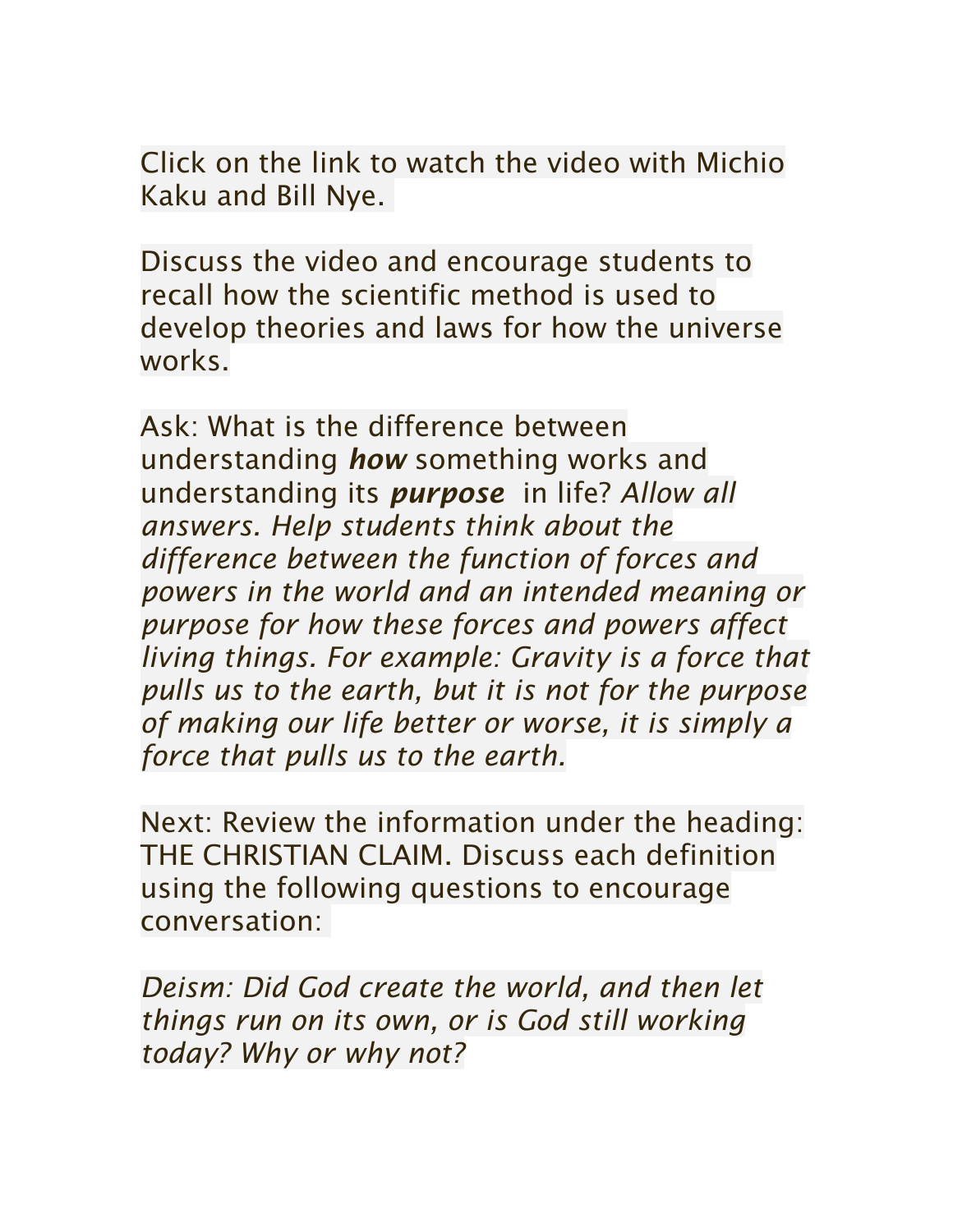*Omnipotent: What is your image of how God works? Is God always the main cause of every event and controlling every small detail of our life?*

*neo-Thomist: Does this view change your understanding of our ability to make choices, without divine intervention, in life?*

*Kenotic: Does this view change your understanding of how powers and forces work in the world?*

Help students think about their view or "picture" of how God might work in the world and ask them to consider which of the four understandings may or may not make the most sense for each of them. Reinforce the understanding that the differences between these and other viewpoints of God's power are between people who believe in God and not with scientists. Promote respectful listening as each group member offers his or her personal view.

Next: Ask the group to think about the similarities and differences between the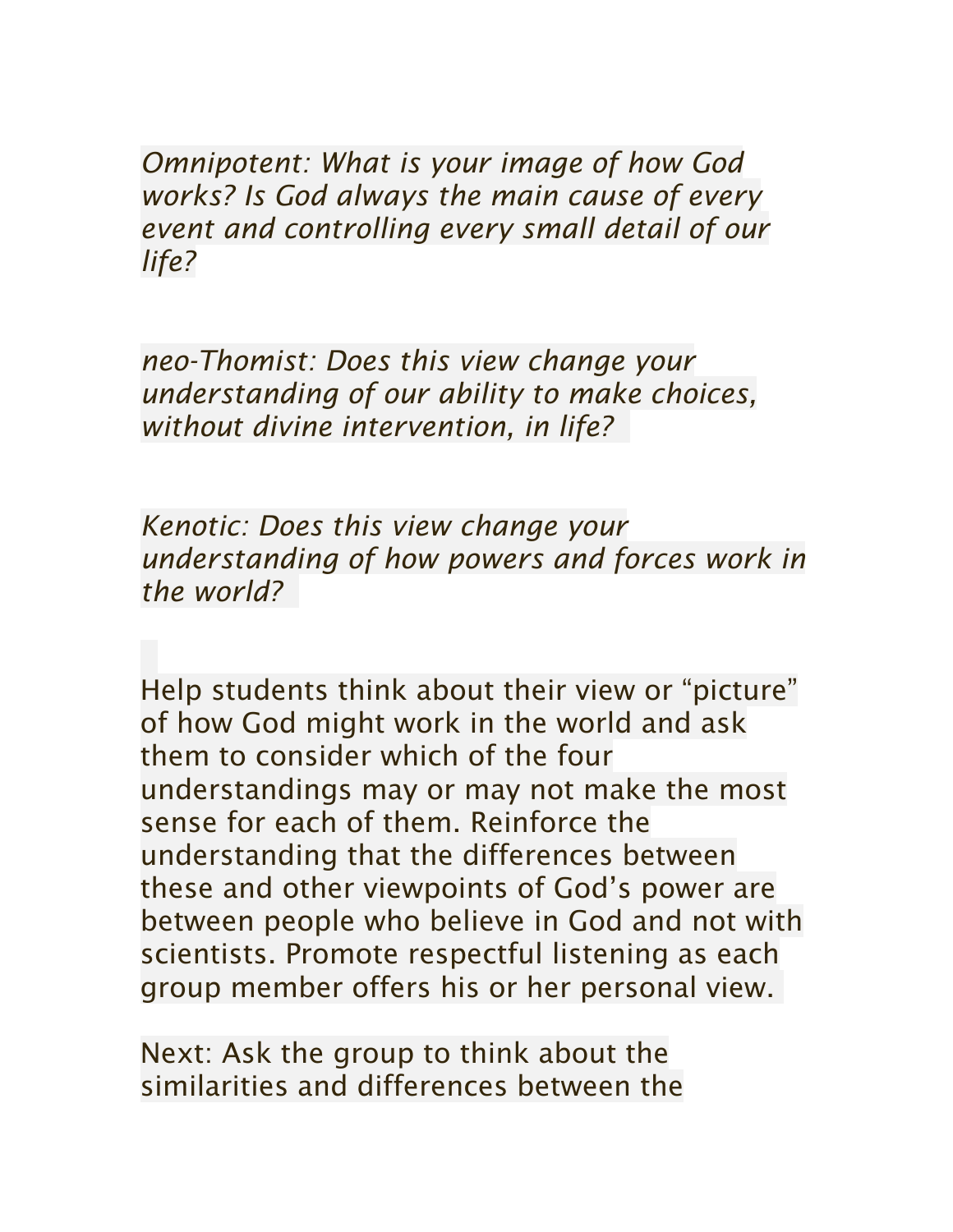scientific and religious claims of how powers and forces work in the world. Discuss the reasons for why others might disagree about these two ways of viewing these issues.

Read the following quote by Rev. George L. Murphy: "Finally, it is faith, our trust in the God revealed in Christ, that enables us to "see" God at work in the world. Our belief that God supplies our daily bread is something different from our knowledge of the processes that enable grain to grow, farmers to harvest it, and the economic system to put the bread in the store." Discuss this statement and the role of faith in seeing God's active presence in the world.

Ask: How can we know if it is God or just natural powers at work when events, especially natural disasters, occur? *Allow all answers. Encourage the group to understand how each person's viewpoint might reflect each of the four different understandings discussed above.*

To close this portion of the lesson, ask the group if they can tell one way that they might talk to others about how powers and forces work in the world. Encourage members to make a list of "I Believe" statements that include both understandings.